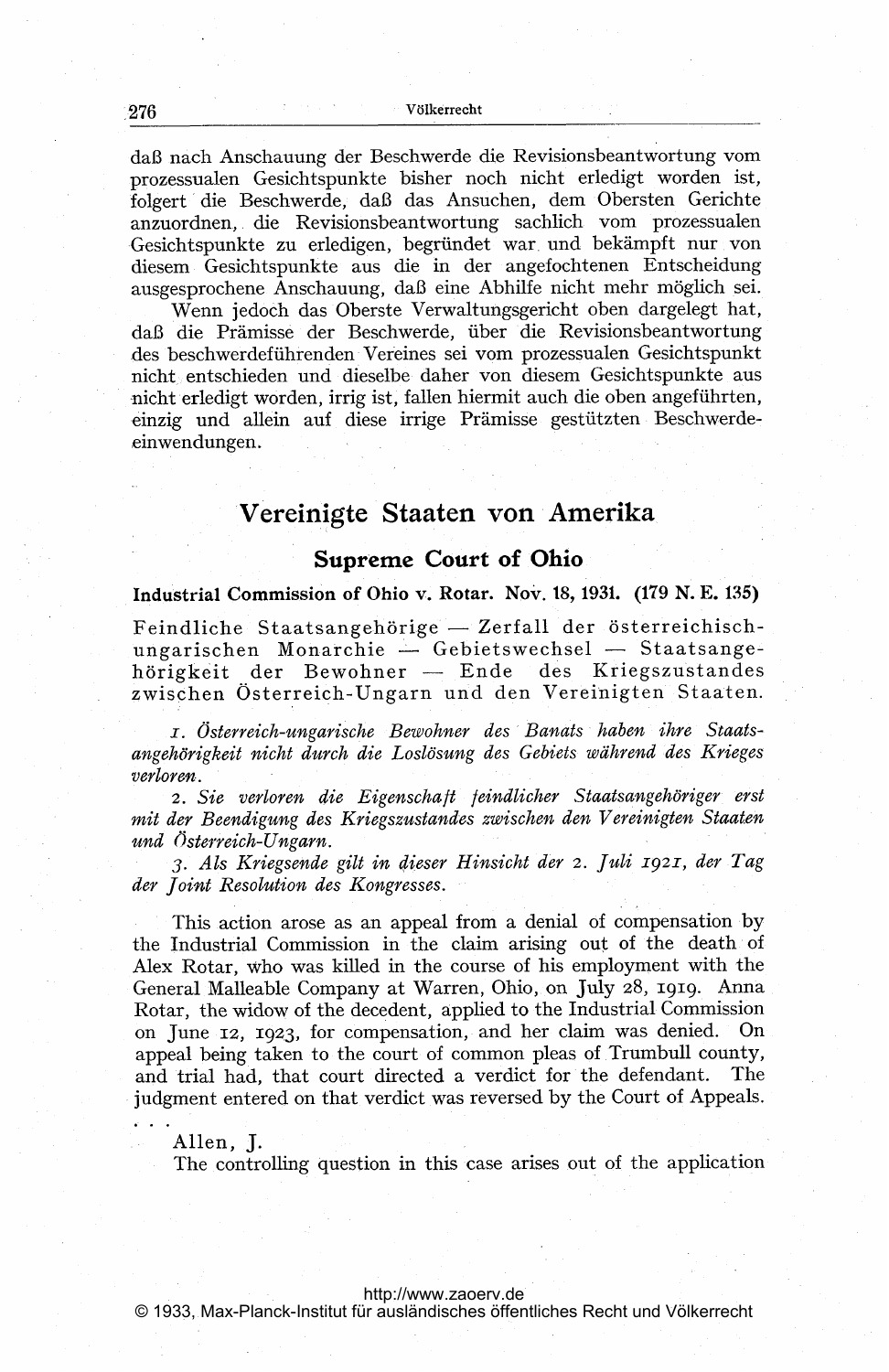of the facts of the record to section 1465-72 a, General Code, which reads as follows:

"In all cases of injury or death, claims for compensation shall be forever barred, unless, within two years after the injury or death, application shall have been made to the industrial commission of Ohio or to the employer in the event such employer has elected to pay compensation direct."

It is conceded that Mrs. Rotar's application for compensation is barred under this section unless she can avail herself of the fact that at the time that Rotar was'killed she was residing in Austria-Hungary, and the United States and the Austro-Hungarian Monarchy were then in a state of war. During the period subsequent to her marriage to Rotar, up to and during the time covered by'the record of the trial herein Mrs. Rotar has been a resident of the village of Straza, district of Banat. Banat, up to the time of the dissolution of the Austro-Hungarian Monarchy, was a district of Hungary. Upon July ,28, igig, when Rotar was killed, the United States and the dual monarchy were at war. After the Armistice, the Austro-Hungarian Monarchy was dissolved and new governments came into existence. This controversy arises by reason of the fact that the'district of Banat and the village of Straza eventually became a part of Jugoslavia, one of the new countries which arose upon the dissolution of the Austro-Hungarian Monarchy.

The trial court directed a verdict in favor of the defendant upon the ground that the claim was filed more than two years after the death of the decedent, by a citizen of a country never at war with the United States, namely, Jugoslavia, and hence was barred under section 1465-72a, General Code. However, Mrs. Rotar filed her application within two years after the war between the United States and Austria-Hungary was terminated. It is upon this ground, and upon the further ground that she was until the termination of the war a national of Hungary, that the Court of Appeals reversed the judgment of the trial court.

It is elementary that, when a state of war exists, an alien enemy cannot prosecute any claim in the courts of a country at war with his country. Irrespective of statute, this is the universally accepted rule. Hanger v. Abbott, 73 U. S. (6 Wall.) 532, 18 L. Ed., 939; Colorado Fuel.& Iron Co. v. Industrial Commission, 73 Colo. 579, 216 P. 7o6. The right of action is merely suspended until the close of the war, at which time it may be asserted by an alien enemy. Ann. Cas. 1917 C, 213.

However, the Industrial Commission claims that the Trading with the Enemy Act, which was passed by Congress on October 6, 1917, excludes Mrs. Rotar. Section <sup>2</sup> of the act, <sup>40</sup> Stat. <sup>411</sup> (50 USCA Appendix  $\S$  2) reads as follows:

"The word 'enemy', as used herein shall be deemed to mean for the purposes of such trading and of this Art—

" (a) Any individual partnership or other body of individuals of any nationality resident within the territory (including that occupied

## <http://www.zaoerv.de>

© 1933, Max-Planck-Institut für ausländisches öffentliches Recht und Völkerrecht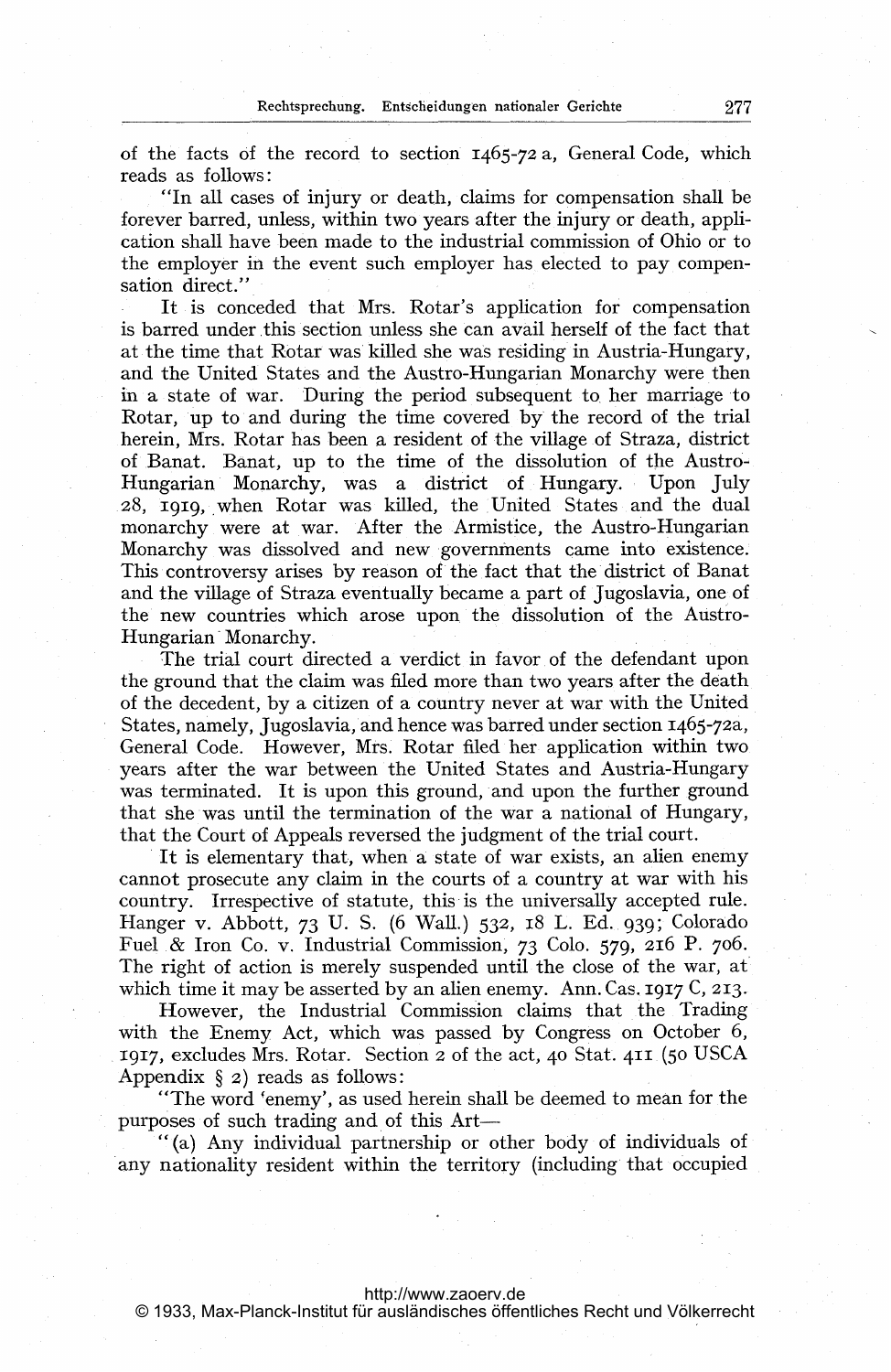by the military and naval forces) of any nation with which the United States is at war, or resident outside the United States and doing business within such territory, and any corporation incorporated within such territory of any nation with which the United States is at war or incorporated within any country other than the United States and doing business within such territory. ú.

The Industrial Commission contends that, in order to come within the purview of this act, a citizen of an enemy country must reside within a country at war with the United States. It is claimed that a citizen of Austria-Hungary residing in Spain during the World War would not have been an enemy of the United States within the meaning of the Alien Enemy Act. Howewer, the definition of "enemy" in this federal statute is expressly limited to apply "for the purposes of such trading [trading with the enemy] and of this Act". The definition of the words "to trade", found in the clause of section <sup>2</sup> of the act, cannot by any construction be extended to apply to an effort to enforce rights under the Workmen's Compensation Law of Ohio (Gen. Code, § 1465-37 et seq.). Moreover, the act itself specifically provides that nothing in the act "shall be deemed to authorize the prosecution of any suit or action at law or in equity in any court within the United States by an enemy or ally of enemy prior to the end of the war." Section  $7$  (b), 40 Stat. 417 (50 USCA Appendix  $\S$  7 (b). We therefore overrule this contention.

A more serious objection to this proposition is that it is premised upon the assumed fact that Mrs. Rotar became <sup>a</sup> citizen of Jugoslavia during the war, and hence did not reside in an enemy country when Rotar was killed. She did not become such citizen by virtue of change of residence, for the record shows that during all periods in question she was a resident of the district of Banat in Hungary, and never changed her residence. The case is thus sharply distinguished from that of Sey-. mour v. Bailey, 66 Ill. 288. Counsel for the commission claim, however, that Mrs. Rotar's citizenship was changed for her without her- consent, by the secession of certain parts of Austro-Hungarian territory from that government during the war. This claim is not borne out by the facts. That certain portions of Austria-Hungary did wish to secede, and that there was for decades a welldefined movement in those regions to secede from Austria-Hungary, is a historical fact, of which this court will take judicial notice. Inland Steel Co. v. Jelenovic, 84 Ind. App. 373, i5o N. E. 391. However, the treaties which were signed at the end of the war left the district of Banat under the jurisdiction of Austria-Hungary. Thus section <sup>6</sup> of part <sup>I</sup> of the Treaty of Armistice with Austria-Hungary (Scott's Official Statement of War Aims and Peace Proposals, 1916-1918, 446, 448), left the administration of the evacuated territory of Austria-Hungary, of which the district of Banat was a part, to the "local authorities under the control of the allied and associated armies of occupation". The Military Convention, regulating the condition under which the Armistice was to be applied in Hungary (Scott's Official Statement of War Aims and Peace Proposals, 1916-1918, 488, 489),

<http://www.zaoerv.de> © 1933, Max-Planck-Institut für ausländisches öffentliches Recht und Völkerrecht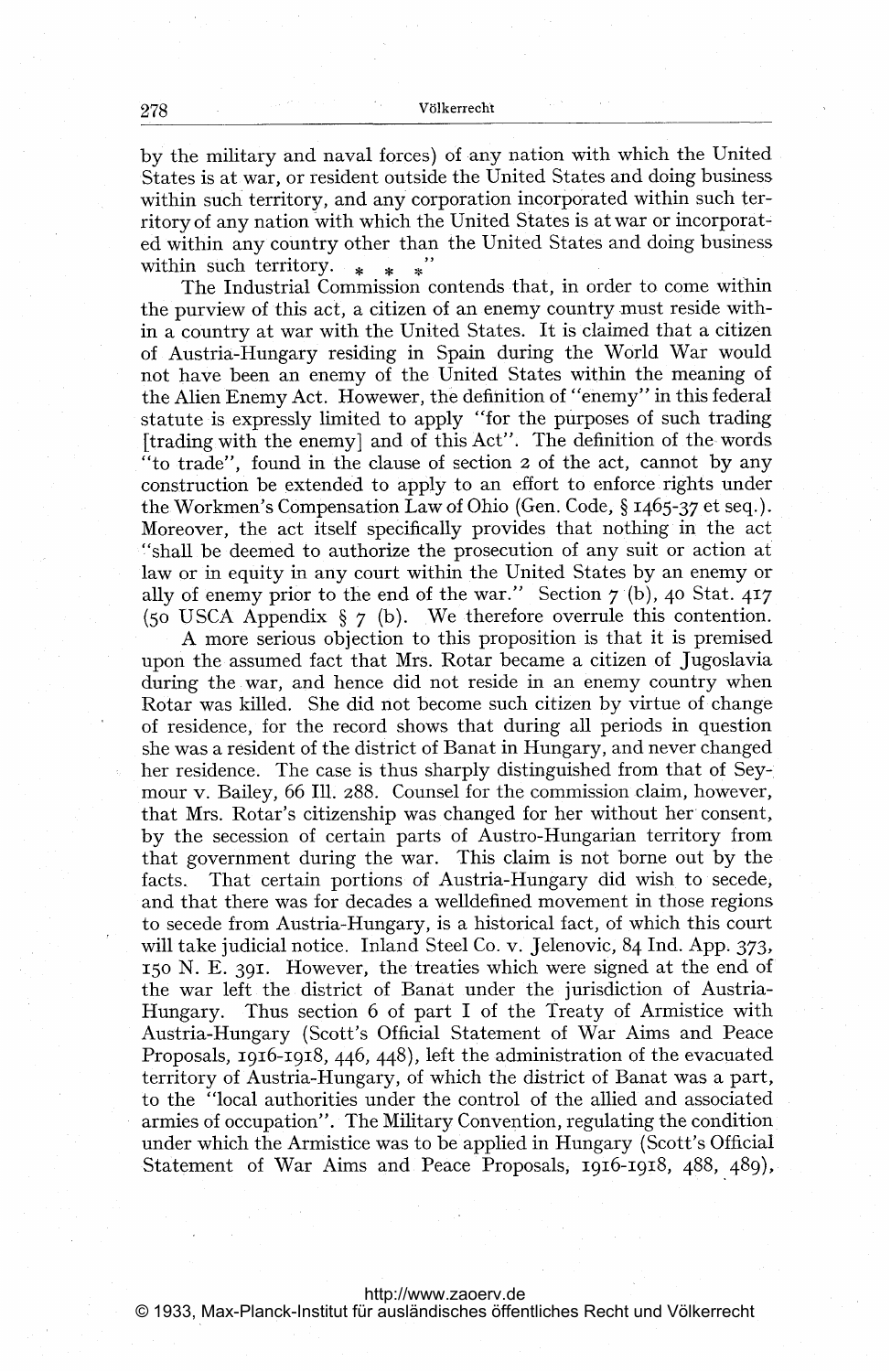provided that "civil administration will remain in the hands of the Government". And in article <sup>17</sup> of the same Military Convention it was provided that "the Allies shall not interfere with the internal administration of affairs in Hungary".

The signing of the Armistice suspended military operations, but did not terminate the war. Southwestern Telegraph,& Telephone Co. v. City of Houston (D. C.) 256 F. 69o; Commercial Cable Co. v. Burleson (D. C.) <sup>255</sup> F. 99; Kahn v. Anderson, Warden, <sup>255</sup> U. S. 1, <sup>41</sup> S. Ct. 224, 65 L. Ed. 469.

The proclamation of February 7, 1919, by the Secretary of State of the United States as to the sympathy of the government of the United, States with the nationalistic aspirations of the Jugoslav race could not, as urged by the commission, alter this conclusion. While in this statement it was said that the government of the United States "welcomes the union," speaking of the union of all branches of the Slav race, it expressly recognized that "the final settlement of territorial frontiers must be left to the Peace Conference for adjudication according to the desires of the people concerned".

Even if this statement had not recognized the fact that the proclamation of the Secretary of State did not embody any final settlement of territorial boundaries, it could not have made the district of Banat <sup>a</sup> part of the Jugoslav union. Nor could it by so doing have terminated the state of war between the district of Banat, as a part of Hungary, and the United States. Recognizing the kingdom of the Serbs, the Croats and Slovenes could not terminate the war existing between other distinct powers, nor change the alien enemy status of dependents living within Austria-Hungary. Nor could any executive proclamation in and of itself, without authority of Congress, terminate the state of war. The Constitution of the United States expressly confides to the national Congress the declaration of war and the making of peace.

Congress alone has the power to declare war, and the President of the United States has no power to declare war or conclude peace except as empowered by Congress. Perkins v. Rogers, <sup>35</sup> Ind. 124, <sup>9</sup> Am. Rep. 639.

As to the exact time when the war was ended, there is some confusion in the decisions. It is held in First National Bank of Pittsburgh v. Anglo-Oesterreichische Bank (C. C. A.) <sup>37</sup> F. (2d) 564, that, as regards the statute of limitations, the joint resolution of Congress of July 2, 1921 (42 Stat. 105), did not terminate war with Austria, since such resolution was not legally binding upon Austria, and the restoration of peace can be accomplished only by bilateral treaty. This is in spite of the fact that the proclamation of the Peace Treaty by the President stated that peace was proclaimed as of July 2, 1921. However, the fact that the war with Austria-Hungary was ended by joint resolution of Congress upon July 2, 1921, is recognized by the Supreme Court of the United States, and by other federal courts, in Swiss Nat. Ins. Co., Ltd. v. Miller, Alien Property Custodian, 267 U. S. 42, 45 S. Ct. 213,